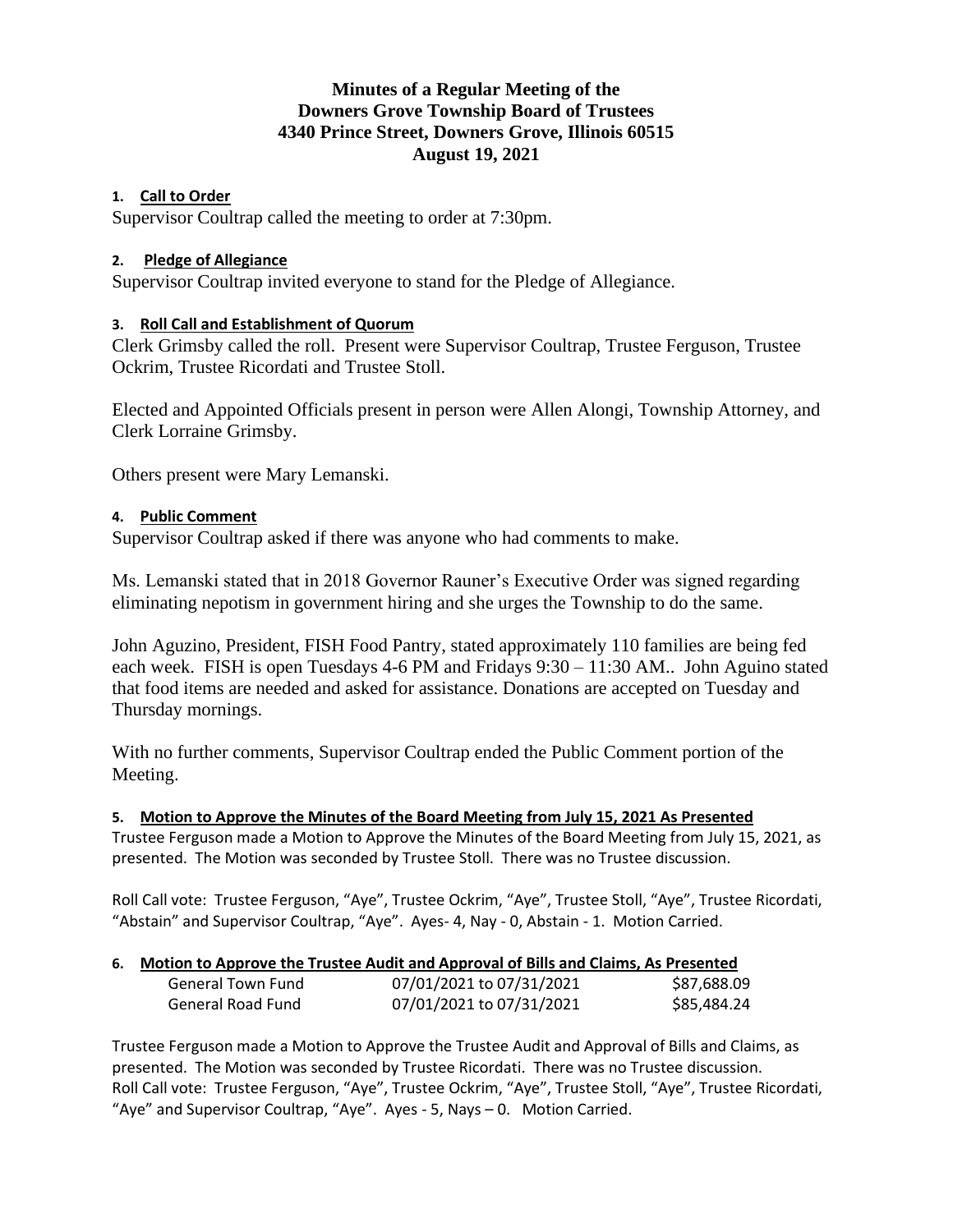# **7. Motion to Approve Resolution 2021-081921 Notice of Appointment of Authorized Agent for IMRF.**

Trustee Ferguson made a Motion to Approve Resolution 2021-081921 Notice of Appointment of Authorized Agent for IMRF. The Motion was seconded by Trustee Stoll.

Supervisor Coultrap stated that this resolution would authorize Office Manager, Tammie Svestka, with the authority to call IMRF and handle any daily issues.

Roll Call vote: Trustee Ferguson, "Aye", Trustee Ockrim, "Aye", Trustee Stoll, "Aye", Trustee Ricordati, "Aye" and Supervisor Coultrap, "Aye". Ayes - 5, Nays – 0. Motion Carried.

### **8. Motion to Approve selling used office furniture on govedeals.com**.

Trustee Ferguson made a Motion to Approve selling used office furniture on govdeals.com. The Motion was seconded by Trustee Stoll.

Supervisor Coultrap stated used office chairs and desks will be posted for sale.

Roll Call vote: Trustee Ferguson, "Aye", Trustee Ockrim, "Aye", Trustee Stoll, "Aye", Trustee Ricordati, "Aye", and Supervisor Coultrap, "Aye". Ayes - 5, Nays – 0. Motion Carried.

#### **9. Motion to Approve Amended General Fund Budget for FY 21-22 as Presented**.

Trustee Stoll made a Motion to Approve Amended General Fund Budget for FY 21-22. The Motion was seconded by Trustee Ricordati.

With no further discussion from the Trustees, Supervisor Coultrap called for a vote.

Roll Call vote: Trustee Ferguson, "Aye", Trustee Ockrim, "Aye", Trustee Stoll, "Aye", Trustee Ricordati, "Aye", and Supervisor Coultrap, "Aye". Ayes - 5, Nays – 0. Motion Carried.

#### **10. Supervisor's Report**

On behalf of the Board, Supervisor Coultrap thanked FISH for everything that they do to provide for our residents.

Senior Meals are also being distributed to seniors. Recipients must be at least 60 years old.

Senator Curran will be hosting a Secretary of State Mobile Unit at Downers Grove Township on Wednesday, August 25, 2021 from 10 AM – 2 PM. Real ID due date has been moved to 2023 and the end of 2021 for expired driver licenses.

#### **11. Assessor Report**

No report provided.

### **12. Highway Commissioner Report**

Highway Commissioner Anderson could not make the meeting but provided the following report: We picked up downed and hanging limbs from wind damage last week. Several intersections in the Downers Grove Gardens and in Timberlake South subdivisions were cut back because of visibility Issues. Several dead trees have been removed in Timberlake South. Several days were spent cold patching potholes throughout the Township. We mowed the Township right of ways in our unincorporated areas. We spent a week working with our contractor, Western Gradall, ditching in the southern part of the township. We were invited and participated in Westmont's "Municipal Night" car show in Westmont. We brought one of our two new Peterbuilt 5-ton dump trucks which we ordered in 2020 and received in June. Work is continuing on the Clarendon Hills Road project. Our contractor has ground or